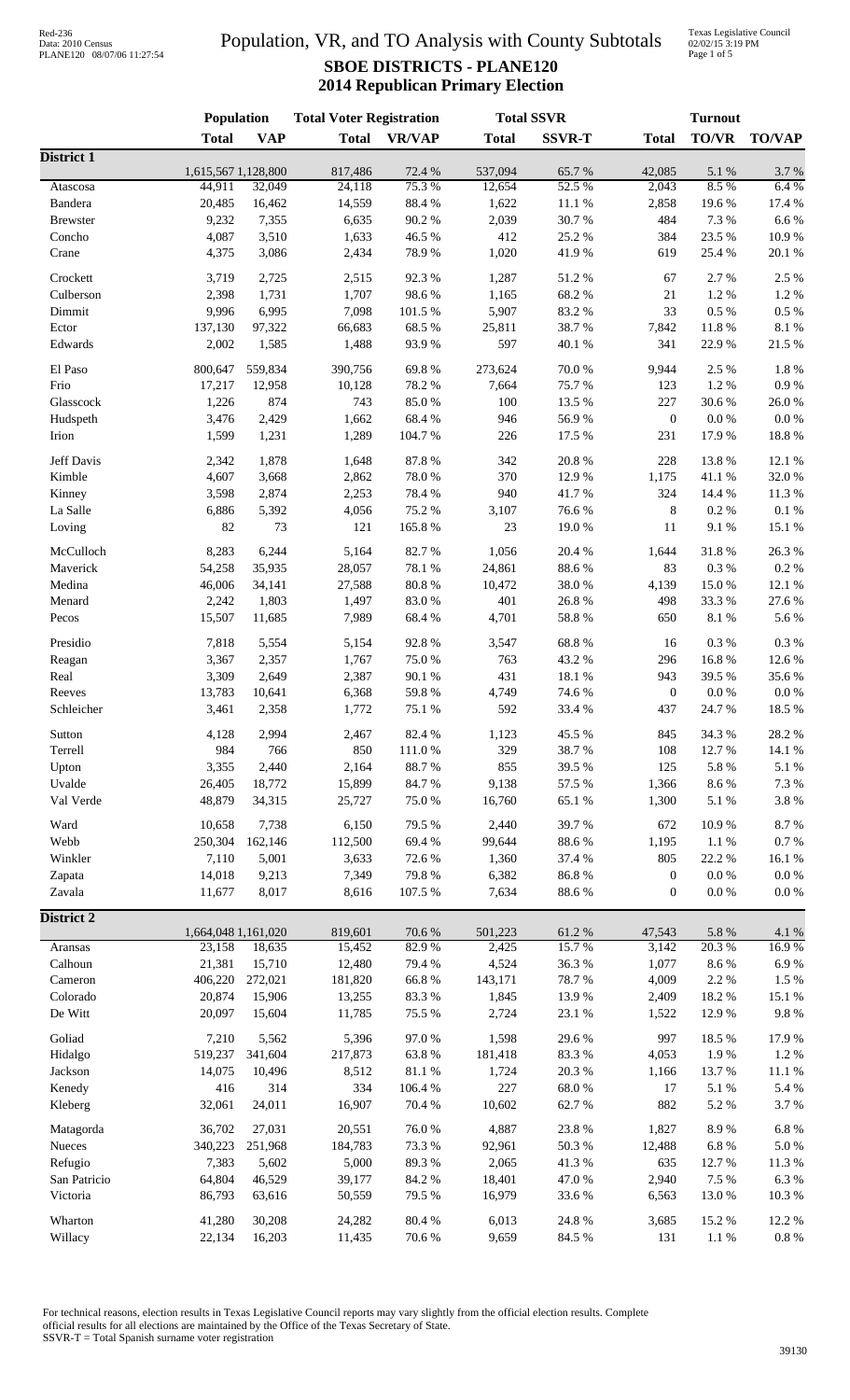# Data: 2010 Census PLANE120 08/07/06 11:27:54

### Population, VR, and TO Analysis with County Subtotals **SBOE DISTRICTS - PLANE120 2014 Republican Primary Election**

Texas Legislative Council 02/02/15 3:19 PM Page 2 of 5

|                       | <b>Population</b>   |                   | <b>Total Voter Registration</b> |                  | <b>Total SSVR</b> |                     |                   | <b>Turnout</b>    |                     |  |
|-----------------------|---------------------|-------------------|---------------------------------|------------------|-------------------|---------------------|-------------------|-------------------|---------------------|--|
|                       | <b>Total</b>        | <b>VAP</b>        | <b>Total</b>                    | <b>VR/VAP</b>    | <b>Total</b>      | <b>SSVR-T</b>       | <b>Total</b>      | <b>TO/VR</b>      | <b>TO/VAP</b>       |  |
| District 3            |                     |                   |                                 |                  |                   |                     |                   |                   |                     |  |
|                       | 1,688,404 1,197,931 |                   | 809,760                         | 67.6%            | 488,764           | 60.4%               | 33,375            | 4.1 %             | $2.8\ \%$           |  |
| Bee<br>Bexar          | 31,861<br>1,165,850 | 24,872<br>838,857 | 14,650<br>558,594               | 58.9%<br>66.6%   | 8,152<br>322,817  | 55.6%<br>57.8 %     | 1,299<br>20,600   | 8.9%<br>3.7%      | 5.2 %<br>2.5 %      |  |
| <b>Brooks</b>         | 7,223               | 5,217             | 6,479                           | 124.2 %          | 5,780             | 89.2%               | $\boldsymbol{0}$  | $0.0\ \%$         | $0.0\ \%$           |  |
| Duval                 | 11,782              | 8,707             | 8,334                           | 95.7%            | 7,226             | 86.7%               | $\boldsymbol{0}$  | $0.0\ \%$         | $0.0\ \%$           |  |
| Gonzales              | 19,807              | 14,439            | 16,652                          | 115.3%           | 5,314             | 31.9%               | 1,622             | 9.7%              | 11.2%               |  |
|                       |                     |                   |                                 |                  |                   |                     |                   |                   |                     |  |
| Hidalgo               | 255,532             | 164,681           | 90,013                          | 54.7 %           | 73,750            | 81.9%               | 1,894             | 2.1 %             | 1.2%                |  |
| Jim Hogg<br>Jim Wells | 5,300<br>40,838     | 3,762<br>29,080   | 3,830<br>25,107                 | 101.8%<br>86.3%  | 3,485<br>18,626   | 91.0%<br>74.2 %     | 10<br>573         | $0.3~\%$<br>2.3 % | $0.3\ \%$<br>2.0%   |  |
| Karnes                | 14,824              | 11,862            | 7,725                           | 65.1 %           | 3,444             | 44.6 %              | 346               | 4.5 %             | 2.9%                |  |
| Lavaca                | 19,263              | 14,815            | 12,904                          | 87.1 %           | 1,172             | $9.1\ \%$           | 2,143             | 16.6%             | 14.5 %              |  |
|                       |                     |                   |                                 |                  |                   |                     |                   |                   |                     |  |
| Live Oak              | 11,531              | 9,177             | 6,964                           | 75.9%            | 2,138             | 30.7%               | 818               | 11.7%             | 8.9%                |  |
| McMullen              | 707                 | 588<br>40,290     | 687                             | 116.8%           | 195               | 28.4 %<br>95.3%     | 166<br>25         | 24.2 %            | 28.2%               |  |
| Starr<br>Wilson       | 60,968<br>42,918    | 31,584            | 29,754<br>28,067                | 73.8%<br>88.9%   | 28,364<br>8,301   | 29.6%               | 3,879             | 0.1 %<br>13.8%    | $0.1\ \%$<br>12.3 % |  |
| District 4            |                     |                   |                                 |                  |                   |                     |                   |                   |                     |  |
|                       | 1,677,829 1,174,040 |                   | 735,615                         | 62.7%            | 211,647           | 28.8 %              | 15,494            | 2.1%              | $1.3~\%$            |  |
| Fort Bend             | 95,093              | 66,050            | 55,902                          | 84.6%            | 8,106             | 14.5 %              | 1,094             | 2.0%              | 1.7%                |  |
| Harris                | 1,582,736 1,107,990 |                   | 679,713                         | 61.3%            | 203,541           | 29.9%               | 14,400            | 2.1 %             | 1.3%                |  |
| District 5            |                     |                   |                                 |                  |                   |                     |                   |                   |                     |  |
|                       | 1,689,618 1,283,748 |                   | 1,087,480                       | 84.7%            | 222,699           | 20.5 %              | 122,897           | 11.3%             | 9.6%                |  |
| Bexar                 | 548,923             | 410,630           | 357,144                         | 87.0%            | 84,047            | 23.5 %              | 44,022            | 12.3 %            | 10.7%               |  |
| Blanco<br>Caldwell    | 10,497<br>38,066    | 8,203<br>28,008   | 7,159<br>20,340                 | 87.3 %<br>72.6 % | 635<br>6,745      | 8.9%<br>33.2 %      | 1,686<br>1,249    | 23.6 %<br>6.1%    | 20.6 %<br>4.5 %     |  |
| Comal                 | 108,472             | 82,775            | 79,333                          | 95.8%            | 12,318            | 15.5 %              | 14,786            | 18.6%             | 17.9%               |  |
| Gillespie             | 24,837              | 19,796            | 17,777                          | 89.8%            | 1,611             | 9.1%                | 4,099             | 23.1 %            | 20.7%               |  |
|                       |                     |                   |                                 |                  |                   |                     |                   |                   |                     |  |
| Guadalupe             | 131,533             | 95,129            | 80,859                          | 85.0%            | 19,425            | 24.0 %              | 11,231            | 13.9%             | 11.8%               |  |
| Hays                  | 157,107             | 118,346           | 100,663                         | 85.1%            | 22,241            | 22.1 %              | 8,565             | 8.5 %             | 7.2 %               |  |
| Kendall<br>Kerr       | 33,410<br>49,625    | 25,311<br>39,611  | 26,026<br>32,075                | 102.8%<br>81.0%  | 2,808<br>3,940    | $10.8~\%$<br>12.3 % | 6,149<br>8,936    | 23.6%<br>27.9%    | 24.3 %<br>22.6 %    |  |
| Llano                 | 19,301              | 16,224            | 13,980                          | 86.2%            | 516               | 3.7%                | 4,027             | 28.8%             | 24.8 %              |  |
|                       |                     |                   |                                 |                  |                   |                     |                   |                   |                     |  |
| Mason                 | 4,012               | 3,161             | 2,850                           | 90.2%            | 417               | 14.6 %              | 1,121             | 39.3%             | 35.5 %              |  |
| San Saba              | 6,131               | 4,846             | 3,668                           | 75.7%            | 579               | 15.8 %              | 952               | 26.0%             | 19.6%               |  |
| Travis                | 557,704             | 431,708           | 345,606                         | $80.1~\%$        | 67,417            | 19.5 %              | 16,074            | 4.7%              | 3.7%                |  |
| District 6            | 1,682,301 1,250,061 |                   | 882,453                         | 70.6 %           | 130,531           | 14.8 %              | 82,522            | 9.4 %             | 6.6%                |  |
| Harris                | 1,682,301 1,250,061 |                   | 882,453                         | 70.6%            | 130,531           | 14.8%               | 82,522            | 9.4%              | 6.6%                |  |
| <b>District 7</b>     |                     |                   |                                 |                  |                   |                     |                   |                   |                     |  |
|                       | 1,685,861 1,234,938 |                   | 1,013,897                       | 82.1 %           | 116,200           | 11.5 %              | 110,696           | 10.9%             | $9.0\;\%$           |  |
| Brazoria              | 313,166             | 226,181           | 179,009                         | 79.1 %           | 30,121            | 16.8%               | 18,418            | 10.3%             | 8.1%                |  |
| Chambers              | 35,096              | 25,085            | 24,419                          | 97.3%            | 2,216             | 9.1%                | 3,969             | 16.3%             | 15.8 %              |  |
| Fort Bend             | 490,282             | 345,490           | 293,470                         | 84.9%            | 41,583            | 14.2 %              | 27,495            | 9.4%              | $8.0\ \%$           |  |
| Galveston             | 291,309             | 217,142           | 189,900                         | 87.5 %           | 25,300            | 13.3 %              | 19,508            | 10.3%             | 9.0 %               |  |
| Hardin                | 54,635              | 40,525            | 35,432                          | 87.4 %           | 961               | 2.7 %               | 7,387             | 20.8 %            | 18.2%               |  |
| Jasper                | 35,710              | 26,815            | 22,040                          | 82.2%            | 525               | 2.4 %               | 2,378             | 10.8%             | 8.9%                |  |
| Jefferson             | 252,273             | 191,875           | 143,524                         | 74.8%            | 10,203            | 7.1 %               | 10,746            | 7.5 %             | 5.6 %               |  |
| Liberty               | 75,643              | 56,276            | 41,482                          | 73.7%            | 2,978             | 7.2 %               | 6,817             | 16.4 %            | 12.1 %              |  |
| Newton                | 14,445              | 11,092            | 8,815                           | 79.5 %           | 142               | 1.6%                | 496               | 5.6 %             | 4.5 %               |  |
| Orange                | 81,837              | 61,330            | 49,417                          | 80.6%            | 1,697             | 3.4 %               | 8,487             | 17.2 %            | 13.8%               |  |
| Sabine                | 10,834              | 8,714             | 7,331                           | 84.1 %           | 118               | 1.6%                | 1,657             | 22.6 %            | 19.0%               |  |
| San Augustine         | 8,865               | 6,999             | 6,065                           | 86.7%            | 123               | $2.0\ \%$           | 784               | 12.9%             | 11.2%               |  |
| Tyler                 | 21,766              | 17,414            | 12,993                          | 74.6%            | 233               | $1.8~\%$            | 2,554             | 19.7%             | 14.7%               |  |
| <b>District 8</b>     |                     |                   |                                 |                  |                   |                     |                   |                   |                     |  |
| <b>Brazos</b>         | 1,682,598 1,234,692 | 194,851 155,020   | 923,539<br>89,481               | 74.8%<br>57.7 %  | 120,916<br>10,868 | 13.1 %<br>12.1%     | 114,675<br>11,055 | 12.4 %<br>12.4 %  | 9.3%<br>7.1 %       |  |
| Grimes                | 26,604              | 20,545            | 14,955                          | 72.8%            | 1,402             | 9.4%                | 2,674             | 17.9 %            | 13.0 %              |  |
| Harris                | 827,422             | 586,573           | 442,914                         | 75.5 %           | 80,408            | 18.2 %              | 40,482            | 9.1%              | 6.9%                |  |
| Houston               | 23,732              | 18,806            | 12,757                          | 67.8%            | 383               | 3.0%                | 1,805             | 14.1 %            | 9.6%                |  |
| Montgomery            | 455,746             | 329,767           | 269,874                         | 81.8%            | 22,979            | 8.5 %               | 42,534            | 15.8 %            | 12.9%               |  |
|                       |                     |                   |                                 |                  |                   |                     |                   |                   |                     |  |
| Polk<br>San Jacinto   | 45,413              | 35,836            | 36,947                          | 103.1 %          | 1,583             | 4.3 %               | 5,730             | 15.5 %            | 16.0%               |  |
| Trinity               | 26,384<br>14,585    | 20,058<br>11,544  | 16,147<br>10,879                | 80.5 %<br>94.2%  | 737<br>358        | 4.6 %<br>3.3 %      | 2,695<br>2,369    | 16.7%<br>21.8%    | 13.4 %<br>20.5 %    |  |
| Walker                | 67,861              | 56,543            | 29,585                          | 52.3 %           | 2,198             | 7.4 %               | 5,331             | 18.0%             | 9.4%                |  |
|                       |                     |                   |                                 |                  |                   |                     |                   |                   |                     |  |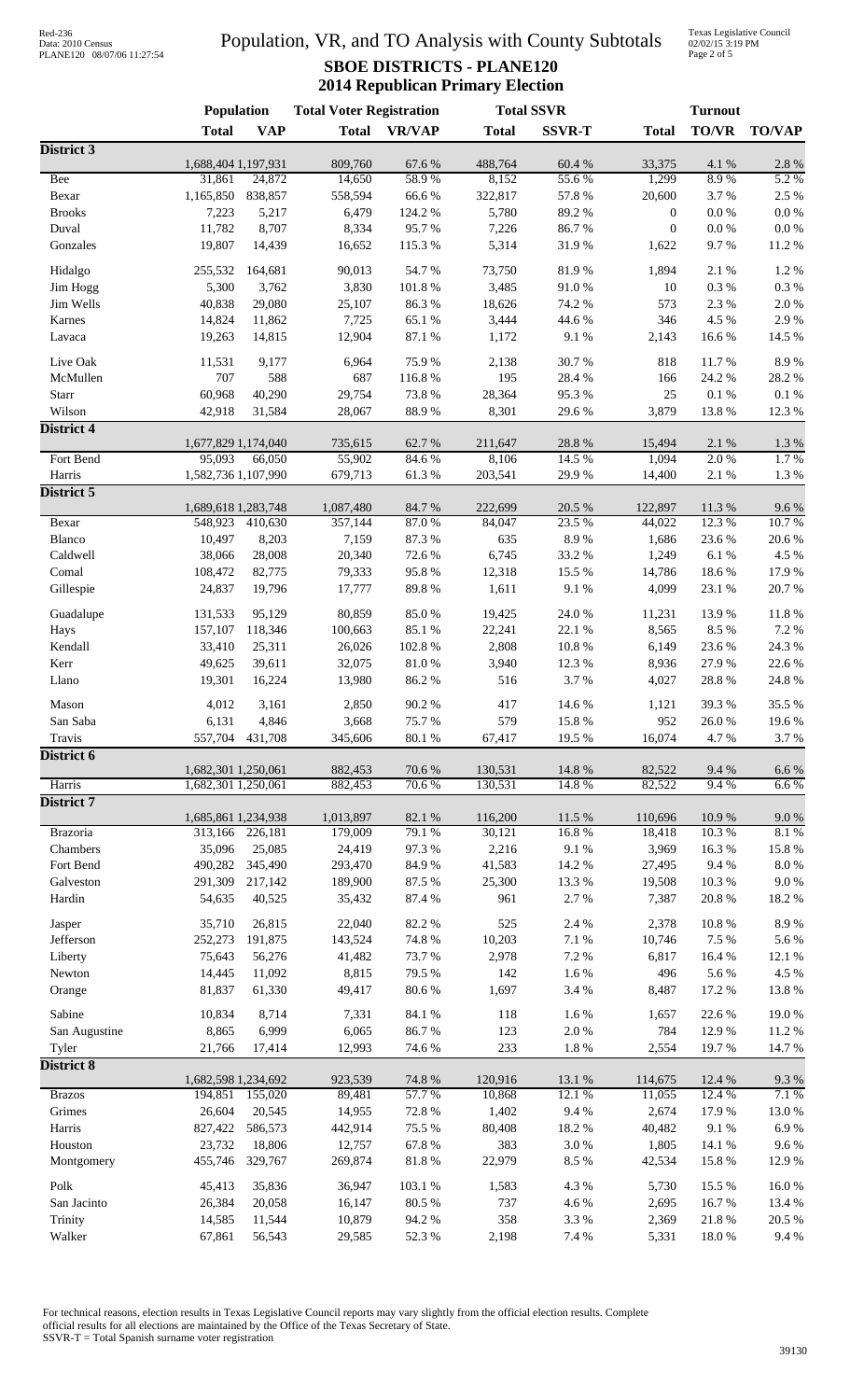# Data: 2010 Census PLANE120 08/07/06 11:27:54

### Population, VR, and TO Analysis with County Subtotals **SBOE DISTRICTS - PLANE120 2014 Republican Primary Election**

Texas Legislative Council 02/02/15 3:19 PM Page 3 of 5

|                       | <b>Population</b>              |                  | <b>Total Voter Registration</b> |                      | <b>Total SSVR</b> |                     | <b>Turnout</b>    |                  |                  |
|-----------------------|--------------------------------|------------------|---------------------------------|----------------------|-------------------|---------------------|-------------------|------------------|------------------|
|                       | <b>Total</b>                   | <b>VAP</b>       | <b>Total</b>                    | <b>VR/VAP</b>        | <b>Total</b>      | <b>SSVR-T</b>       | <b>Total</b>      | <b>TO/VR</b>     | <b>TO/VAP</b>    |
| District 9            |                                |                  |                                 |                      |                   |                     |                   |                  |                  |
| Anderson              | 1,711,047 1,283,538<br>58,458  | 46,983           | 1,001,093<br>26,366             | 78.0%<br>56.1%       | 48,816<br>1,528   | 4.9%<br>5.8%        | 167,959<br>6,009  | 16.8%<br>22.8%   | 13.1 %<br>12.8%  |
| Angelina              | 86,771                         | 63,565           | 48,775                          | 76.7%                | 4,397             | 9.0 %               | 8,958             | 18.4%            | 14.1 %           |
| Bowie                 | 92,565                         | 70,113           | 55,939                          | 79.8%                | 1,033             | 1.8%                | 9,474             | 16.9%            | 13.5 %           |
| Camp                  | 12,401                         | 9,046            | 7,070                           | 78.2 %               | 463               | 6.5 %               | 990               | 14.0%            | 10.9%            |
| Cass                  | 30,464                         | 23,399           | 18,950                          | $81.0\ \%$           | 260               | 1.4 %               | 3,530             | 18.6%            | 15.1 %           |
| Cherokee              |                                | 37,672           |                                 | 86.4%                |                   | 5.4 %               |                   | 16.4%            | 14.2 %           |
| Delta                 | 50,845<br>5,231                | 4,046            | 32,555<br>3,425                 | 84.7%                | 1,755<br>86       | 2.5 %               | 5,337<br>947      | 27.6%            | 23.4 %           |
| Fannin                | 33,915                         | 26,412           | 19,378                          | 73.4 %               | 650               | 3.4 %               | 2,535             | 13.1 %           | 9.6%             |
| Franklin              | 10,605                         | 8,003            | 6,533                           | 81.6%                | 250               | 3.8%                | 1,505             | 23.0%            | 18.8%            |
| Grayson               | 120,877                        | 91,745           | 72,584                          | 79.1 %               | 2,906             | 4.0%                | 11,003            | 15.2%            | 12.0%            |
|                       |                                |                  |                                 |                      |                   |                     |                   |                  |                  |
| Gregg                 | 121,730                        | 90,709           | 66,486                          | 73.3 %               | 3,226             | 4.9%                | 7,863             | 11.8%            | 8.7%             |
| Harrison<br>Henderson | 65,631                         | 48,650           | 41,765                          | 85.8%                | 1,235             | 3.0%                | 5,306             | 12.7%            | 10.9%            |
| Hopkins               | 78,532<br>35,161               | 60,690<br>26,167 | 48,231<br>20,946                | 79.5 %<br>$80.0\ \%$ | 2,141<br>971      | 4.4 %<br>4.6%       | 8,603<br>3,173    | 17.8 %<br>15.1 % | 14.2 %<br>12.1 % |
| Hunt                  | 86,129                         | 64,710           | 47,984                          | 74.2 %               | 2,603             | 5.4 %               | 8,277             | 17.2 %           | 12.8%            |
|                       |                                |                  |                                 |                      |                   |                     |                   |                  |                  |
| Kaufman               | 103,350                        | 73,596           | 59,571                          | 80.9%                | 4,619             | 7.8 %               | 9,381             | 15.7%            | 12.7%            |
| Lamar                 | 49,793                         | 37,698           | 28,732                          | 76.2%                | 549               | 1.9%                | 5,907             | 20.6%            | 15.7%            |
| Marion                | 10,546                         | 8,537            | 7,131                           | 83.5%                | 108               | 1.5 %               | 675               | 9.5%             | 7.9%             |
| Morris                | 12,934                         | 9,921            | 8,410                           | 84.8 %               | 224               | 2.7%                | 659               | 7.8 %            | $6.6\ \%$        |
| Nacogdoches           | 64,524                         | 49,463           | 30,021                          | 60.7%                | 1,688             | 5.6%                | 5,827             | 19.4 %           | 11.8%            |
| Panola                | 23,796                         | 17,926           | 15,674                          | 87.4 %               | 399               | 2.5 %               | 3,892             | 24.8%            | 21.7%            |
| Rains                 | 10,914                         | 8,551            | 6,679                           | 78.1 %               | 211               | 3.2%                | 1,209             | 18.1%            | 14.1 %           |
| Red River             | 12,860                         | 10,113           | 7,738                           | 76.5 %               | 168               | 2.2%                | 1,607             | 20.8%            | 15.9%            |
| Rockwall              | 78,337                         | 54,830           | 49,840                          | 90.9%                | 3,710             | 7.4 %               | 8,492             | 17.0%            | 15.5 %           |
| Rusk                  | 53,330                         | 40,951           | 29,941                          | 73.1 %               | 1,333             | 4.5 %               | 5,076             | 17.0%            | 12.4 %           |
| Shelby                | 25,448                         | 18,721           | 14,347                          | 76.6%                | 533               | 3.7%                | 3,033             | 21.1%            | 16.2%            |
| Smith                 | 209,714                        | 155,918          | 123,603                         | 79.3%                | 7,029             | 5.7%                | 21,420            | 17.3 %           | 13.7%            |
| Titus                 | 32,334                         | 22,451           | 15,567                          | 69.3%                | 2,086             | 13.4 %              | 1,806             | 11.6%            | 8.0%             |
| Upshur                | 39,309                         | 29,587           | 25,939                          | 87.7%                | 641               | 2.5 %               | 4,008             | 15.5 %           | 13.5 %           |
| Van Zandt             | 52,579                         | 39,929           | 33,816                          | 84.7%                | 1,172             | 3.5 %               | 6,499             | 19.2%            | 16.3%            |
| Wood                  |                                |                  |                                 |                      | 842               |                     |                   |                  |                  |
| <b>District 10</b>    | 41,964                         | 33,436           | 27,097                          | 81.0%                |                   | 3.1%                | 4,958             | 18.3%            | 14.8%            |
|                       | 1,613,000 1,184,465            |                  | 951,721                         | 80.4 %               | 111,658           | 11.7%               | 101,550           | 10.7 %           | $8.6\;\%$        |
| Austin                | 28,417                         | 21,288           | 18,162                          | 85.3%                | 1,966             | 10.8%               | 3,822             | 21.0%            | 18.0%            |
| <b>Bastrop</b>        | 74,171                         | 54,719           | 41,277                          | 75.4 %               | 6,447             | 15.6 %              | 4,968             | 12.0%            | 9.1%             |
| Bell                  | 310,235                        | 222,118          | 160,804                         | 72.4 %               | 20,120            | 12.5 %              | 13,743            | 8.5%             | 6.2%             |
| Burleson              | 17,187                         | 13,142           | 10,790                          | 82.1%                | 1,045             | 9.7%                | 1,132             | 10.5 %           | 8.6%             |
| <b>Burnet</b>         | 42,750                         | 32,829           | 26,513                          | 80.8%                | 2,263             | 8.5 %               | 5,959             | 22.5 %           | 18.2%            |
| Falls                 | 17,866                         | 13,989           | 9,738                           | 69.6%                | 901               | 9.3%                | 1,041             | 10.7%            | 7.4 %            |
| Fayette               | 24,554                         | 19,165           | 15,576                          | 81.3%                | 1,305             | 8.4%                | 4,256             | 27.3 %           | 22.2 %           |
| Freestone             | 19,816                         | 15,186           | 11,259                          | 74.1 %               | 421               | 3.7%                | 2,396             | 21.3%            | 15.8 %           |
| Lee                   | 16,612                         | 12,267           | 9,651                           | 78.7%                | 905               | 9.4%                | 1,149             | 11.9%            | 9.4%             |
| Leon                  | 16,801                         | 13,052           | 10,746                          | 82.3%                | 482               | 4.5 %               | 2,874             | 26.7%            | 22.0 %           |
|                       |                                |                  |                                 |                      |                   |                     |                   |                  |                  |
| Limestone<br>Madison  | 23,384                         | 17,867           | 13,120                          | 73.4 %<br>64.2%      | 883<br>491        | 6.7%<br>7.2 %       | 2,397             | 18.3%<br>24.6 %  | 13.4 %<br>15.8%  |
| Milam                 | 13,664<br>24,757               | 10,664<br>18,205 | 6,847<br>14,150                 | 77.7 %               | 1,773             | 12.5 %              | 1,685<br>2,540    | 18.0%            | 14.0 %           |
| Robertson             | 16,622                         | 12,409           | 11,118                          | 89.6%                | 1,231             | 11.1 %              | 1,368             | 12.3 %           | $11.0\ \%$       |
| Travis                | 466,562                        | 347,521          | 281,822                         | 81.1%                | 34,879            | 12.4 %              | 18,957            | 6.7%             | 5.5 %            |
|                       |                                |                  |                                 |                      |                   |                     |                   |                  |                  |
| Waller                | 43,205                         | 32,549           | 28,362                          | 87.1 %               | 2,985             | 10.5 %              | 3,890             | 13.7 %           | 12.0%            |
| Washington            | 33,718                         | 26,268           | 21,892                          | 83.3%                | 1,140             | 5.2 %               | 4,605             | 21.0%            | 17.5 %           |
| Williamson            | 422,679                        | 301,227          | 259,894                         | 86.3%                | 32,421            | 12.5 %              | 24,768            | 9.5%             | $8.2~\%$         |
| District 11           |                                |                  |                                 |                      |                   |                     |                   |                  |                  |
| <b>Dallas</b>         | 1,694,087 1,247,460<br>320,976 | 242,871          | 961,125<br>159,681              | $77.0\;\%$<br>65.7%  | 98,046<br>20,178  | $10.2~\%$<br>12.6 % | 109,213<br>15,769 | 11.4 %<br>9.9%   | $8.8~\%$<br>6.5% |
| Parker                | 116,927                        | 87,058           | 75,966                          | 87.3 %               | 3,531             | 4.6%                | 12,801            | 16.9%            | 14.7%            |
| Tarrant               | 1,256,184                      | 917,531          | 725,478                         | 79.1 %               | 74,337            | $10.2~\%$           | 80,643            | 11.1 %           | $8.8~\%$         |
| <b>District 12</b>    |                                |                  |                                 |                      |                   |                     |                   |                  |                  |
|                       | 1,704,879 1,244,293            |                  | 973,451                         | 78.2%                | 84,429            | 8.7%                | 99,518            | 10.2%            | $8.0\ \%$        |
| Collin                | 782,341                        | 557,664          | 466,120                         | 83.6%                | 31,706            | 6.8%                | 45,332            | 9.7%             | 8.1%             |
| Dallas                | 922,538                        | 686,629          | 507,331                         | 73.9%                | 52,723            | 10.4 %              | 54,186            | 10.7%            | 7.9%             |
| District 13           |                                |                  |                                 |                      |                   |                     |                   |                  |                  |
|                       | 1,677,475 1,168,818            |                  | 748,017                         | 64.0%                | 160,276           | 21.4 %              | 27,994            | 3.7 %            | 2.4 %            |
| Dallas                | 1,124,625                      | 784,376          | 505,116                         | 64.4 %               | 113,297           | 22.4 %              | 15,037            | 3.0%             | 1.9%             |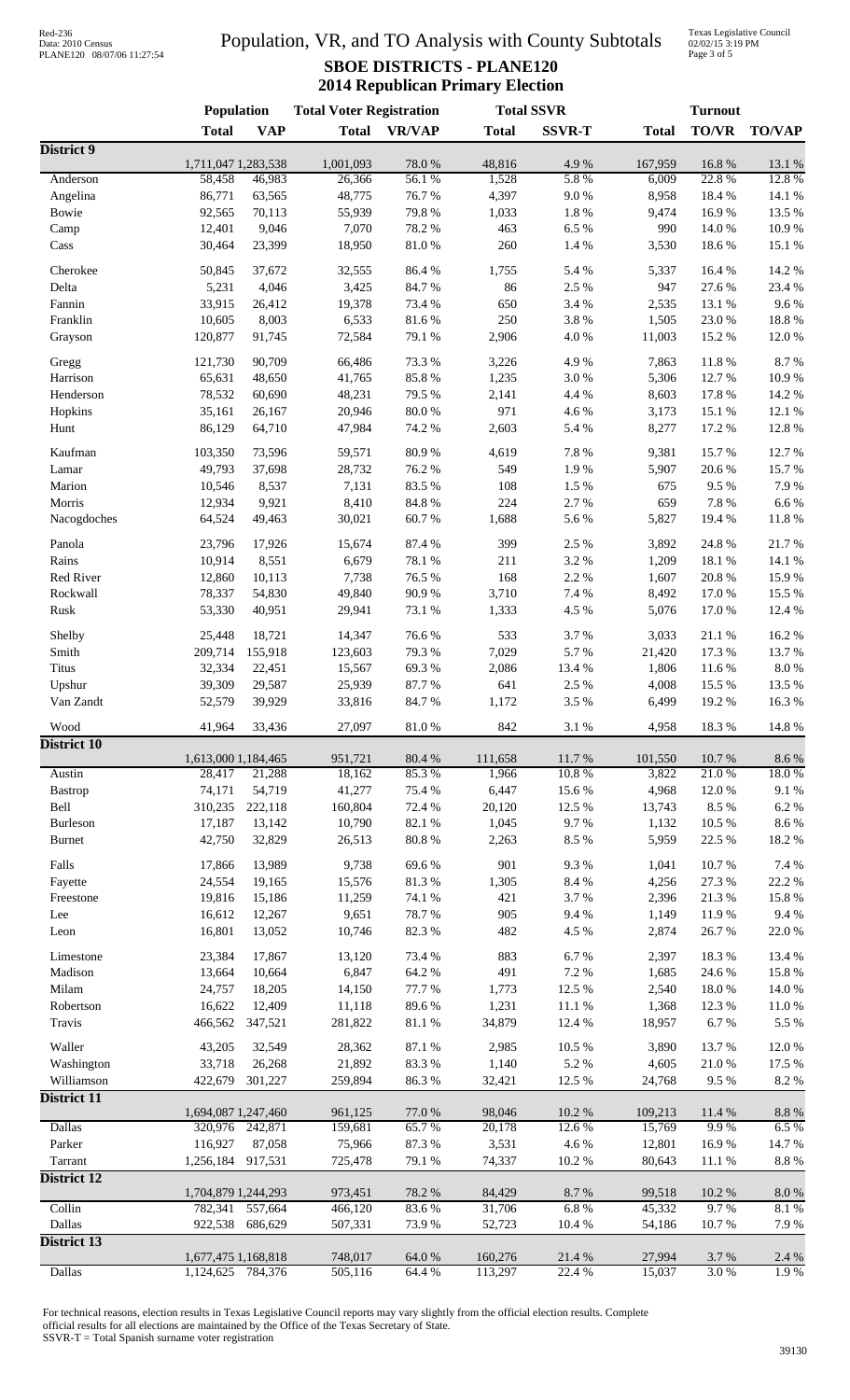| Red-236           |                            |
|-------------------|----------------------------|
| Data: 2010 Census |                            |
|                   | PLANE120 08/07/06 11:27:54 |

## Population, VR, and TO Analysis with County Subtotals **SBOE DISTRICTS - PLANE120 2014 Republican Primary Election**

Texas Legislative Council 02/02/15 3:19 PM Page 4 of 5

|                                | Population          |                | <b>Total Voter Registration</b> |                | <b>Total SSVR</b> |                 | <b>Turnout</b>   |                  |               |
|--------------------------------|---------------------|----------------|---------------------------------|----------------|-------------------|-----------------|------------------|------------------|---------------|
|                                | <b>Total</b>        | <b>VAP</b>     | <b>Total</b>                    | <b>VR/VAP</b>  | <b>Total</b>      | <b>SSVR-T</b>   | <b>Total</b>     | <b>TO/VR</b>     | <b>TO/VAP</b> |
| District 13                    |                     |                |                                 |                |                   |                 |                  |                  |               |
| Tarrant<br><b>District 14</b>  | 552,850             | 384,442        | 242,901                         | 63.2%          | 46,979            | 19.3%           | 12,957           | 5.3 %            | 3.4 %         |
|                                | 1,681,755 1,235,788 |                | 983,037                         | 79.5 %         | 90,257            | 9.2%            | 132,187          | 13.4 %           | $10.7~\%$     |
| <b>Bosque</b>                  | 18,212              | 14,041         | 11,675                          | 83.1 %         | 835               | 7.2 %           | 2,694            | 23.1 %           | 19.2 %        |
| <b>Brown</b>                   | 38,106              | 28,985         | 22,339                          | 77.1 %         | 2,479             | 11.1 %          | 6,164            | 27.6 %           | 21.3%         |
| Comanche                       | 13,974              | 10,594         | 8,478                           | $80.0\ \%$     | 1,048             | 12.4 %          | 1,771            | 20.9%            | 16.7%         |
| Coryell                        | 75,388              | 54,383         | 33,786                          | 62.1 %         | 3,096             | 9.2%            | 3,991            | 11.8 %           | 7.3 %         |
| Denton                         | 662,614             | 480,354        | 389,093                         | $81.0\ \%$     | 32,403            | 8.3%            | 38,183           | 9.8 %            | 7.9%          |
| Eastland                       | 18,583              | 14,421         | 10,539                          | 73.1 %         | 746               | 7.1 %           | 2,713            | 25.7 %           | 18.8%         |
| Ellis                          | 149,610             | 106,295        | 90,305                          | 85.0%          | 11,342            | 12.6%           | 13,681           | 15.1 %           | 12.9%         |
| Erath                          | 37,890              | 29,442         | 20,129                          | 68.4%          | 1,518             | 7.5 %           | 3,781            | 18.8 %           | 12.8%         |
| Hamilton                       | 8,517               | 6,701          | 5,354                           | 79.9%          | 208               | 3.9%            | 1,329            | 24.8 %           | 19.8%         |
| Hill                           | 35,089              | 26,569         | 21,732                          | 81.8%          | 1,807             | 8.3%            | 6,010            | 27.7 %           | 22.6 %        |
| Hood                           | 51,182              | 40,280         | 34,880                          | 86.6%          | 1,651             | 4.7%            | 8,063            | 23.1 %           | 20.0%         |
| Jack                           | 9,044               | 7,052          | 4,759                           | 67.5 %         | 213               | 4.5 %           | 868              | 18.2%            | 12.3 %        |
| Johnson                        | 150,934             | 109,785        | 81,782                          | 74.5 %         | 7,308             | 8.9%            | 11,767           | 14.4 %           | 10.7%         |
| Lampasas                       | 19,677              | 14,801         | 12,630                          | 85.3%          | 1,285             | 10.2%           | 2,619            | 20.7%            | 17.7 %        |
| McLennan                       | 234,906             | 175,161        | 125,478                         | 71.6%          | 15,455            | 12.3 %          | 11,127           | 8.9%             | 6.4 %         |
|                                |                     |                |                                 |                |                   |                 |                  |                  |               |
| Mills                          | 4,936               | 3,739          | 3,345                           | 89.5%          | 275               | 8.2%            | 795              | 23.8%            | 21.3%         |
| Navarro                        | 47,735              | 34,812         | 26,955                          | 77.4 %         | 2,409             | 8.9%            | 4,472            | 16.6%            | 12.8%         |
| Palo Pinto                     | 28,111              | 21,080         | 16,670                          | 79.1 %         | 1,437             | 8.6%            | 2,987            | 17.9%            | 14.2 %        |
| Somervell                      | 8,490               | 6,244          | 5,669                           | 90.8%          | 481               | 8.5%            | 1,664            | 29.4 %           | 26.6%         |
| Stephens                       | 9,630               | 7,325          | 21,984                          | 300.1 %        | 1,800             | 8.2%            | 1,895            | 8.6%             | 25.9%         |
| Wise                           | 59,127              | 43,724         | 35,455                          | 81.1 %         | 2,461             | 6.9%            | 5,613            | 15.8 %           | 12.8 %        |
| District 15                    |                     |                |                                 |                |                   |                 |                  |                  |               |
|                                | 1,677,092 1,250,145 |                | 922,146                         | 73.8%          | 183,791           | 19.9%           | 156,658          | 17.0%            | 12.5 %        |
| Andrews                        | 14,786              | 10,474         | 8,315                           | 79.4 %         | 2,965             | 35.7%           | 1,373            | 16.5%            | 13.1 %        |
| Archer                         | 9,054               | 6,869          | 6,209                           | 90.4%          | 184               | 3.0%            | 1,341            | 21.6%            | 19.5 %        |
| Armstrong                      | 1,901               | 1,478          | 1,328                           | 89.9%          | 45                | 3.4 %           | 585              | 44.1 %           | 39.6%         |
| <b>Bailey</b><br><b>Baylor</b> | 7,165<br>3,726      | 4,949<br>2,958 | 3,500<br>2,501                  | 70.7%<br>84.6% | 1,438<br>186      | 41.1 %<br>7.4 % | 481<br>620       | 13.7 %<br>24.8%  | 9.7%<br>21.0% |
|                                |                     |                |                                 |                |                   |                 |                  |                  |               |
| Borden                         | 641                 | 503            | 445                             | 88.5 %         | 37                | 8.3%            | 239              | 53.7%            | 47.5 %        |
| <b>Briscoe</b>                 | 1,637               | 1,275          | 1,132                           | $88.8\ \%$     | 176               | 15.5 %          | 376              | 33.2 %           | 29.5 %        |
| Callahan                       | 13,544              | 10,319         | 8,692                           | 84.2 %         | 421               | $4.8~\%$        | 1,693            | 19.5 %           | 16.4%         |
| Carson                         | 6,182               | 4,595          | 4,197                           | 91.3%          | 229               | 5.5 %           | 1,039            | 24.8 %           | 22.6%         |
| Castro                         | 8,062               | 5,539          | 3,923                           | 70.8 %         | 1,705             | 43.5 %          | 648              | 16.5 %           | 11.7%         |
| Childress                      | 7,041               | 5,533          | 3,488                           | 63.0%          | 493               | 14.1 %          | 861              | 24.7%            | 15.6 %        |
| Clay                           | 10,752              | 8,310          | 7,602                           | 91.5%          | 189               | 2.5 %           | 1,576            | 20.7%            | 19.0%         |
| Cochran                        | 3,127               | 2,209          | 1,742                           | 78.9%          | 712               | 40.9%           | 646              | 37.1 %           | 29.2 %        |
| Coke                           | 3,320               | 2,621          | 2,110                           | 80.5 %         | 248               | $11.8\ \%$      | 519              | 24.6 %           | 19.8%         |
| Coleman                        | 8,895               | 6,916          | 5,878                           | 85.0%          | 659               | 11.2 %          | 1,506            | 25.6 %           | 21.8 %        |
| Collingsworth                  | 3,057               | 2,212          | 1,864                           | 84.3 %         | 290               | 15.6 %          | 276              | 14.8 %           | 12.5 %        |
| Cooke                          | 38,437              | 28,606         | 23,353                          | 81.6%          | 1,182             | $5.1~\%$        | 5,171            | 22.1 %           | 18.1 %        |
| Cottle                         | 1,505               | 1,155          | 1,082                           | 93.7%          | 167               | 15.4 %          | 223              | 20.6 %           | 19.3%         |
| Crosby                         | 6,059               | 4,312          | 3,614                           | 83.8%          | 1,596             | 44.2 %          | 279              | 7.7 %            | 6.5 %         |
| Dallam                         | 6,703               | 4,700          | 3,022                           | 64.3 %         | 725               | 24.0 %          | 457              | 15.1 %           | 9.7%          |
|                                |                     |                |                                 |                |                   |                 |                  |                  |               |
| Dawson                         | 13,833              | 10,411         | 7,373                           | 70.8 %         | 3,494             | 47.4 %          | 1,555            | $21.1\text{ }\%$ | 14.9%         |
| Deaf Smith                     | 19,372              | 13,131         | 8,271                           | 63.0%          | 4,107             | 49.7%           | 2,083            | 25.2 %           | 15.9%         |
| Dickens                        | 2,444               | 1,952          | 1,282                           | 65.7%          | 210               | 16.4%           | 520              | 40.6%            | 26.6%         |
| Donley                         | 3,677               | 2,919          | 2,391                           | 81.9%          | 101               | 4.2 %           | 861              | 36.0%            | 29.5 %        |
| Fisher                         | 3,974               | 3,076          | 2,720                           | 88.4%          | 544               | $20.0~\%$       | 256              | 9.4%             | $8.3\ \%$     |
| Floyd                          | 6,446               | 4,584          | 4,072                           | $88.8\ \%$     | 1,738             | 42.7%           | 981              | 24.1 %           | 21.4%         |
| Foard                          | 1,336               | 1,058          | 1,061                           | $100.3~\%$     | 136               | 12.8 %          | $\boldsymbol{0}$ | $0.0\ \%$        | $0.0\ \%$     |
| Gaines                         | 17,526              | 11,420         | 7,838                           | 68.6%          | 2,484             | 31.7%           | 1,540            | 19.6%            | 13.5 %        |
| Garza                          | 6,461               | 5,185          | 2,686                           | $51.8\ \%$     | 726               | $27.0\;\%$      | 558              | $20.8~\%$        | 10.8 %        |
| Gray                           | 22,535              | 16,964         | 12,986                          | 76.6%          | 1,370             | 10.5 %          | 2,100            | 16.2%            | 12.4 %        |
| Hale                           | 36,273              | 25,839         | 19,058                          | 73.8 %         | 8,526             | 44.7%           | 2,477            | 13.0 %           | 9.6%          |
| Hall                           | 3,353               | 2,486          | 1,992                           | $80.1~\%$      | 374               | 18.8 %          | 205              | 10.3%            | $8.2~\%$      |
| Hansford                       | 5,613               | 3,910          | 3,055                           | 78.1 %         | 616               | $20.2~\%$       | 1,135            | 37.2 %           | 29.0%         |
| Hardeman                       | 4,139               | 3,120          | 2,542                           | 81.5%          | 281               | $11.1\ \%$      | 185              | 7.3 %            | 5.9%          |
| Hartley                        | 6,062               | 4,693          | 2,811                           | 59.9%          | 181               | $6.4~\%$        | 910              | 32.4 %           | 19.4 %        |
| Haskell                        | 5,899               | 4,671          | 3,466                           | 74.2 %         | 597               | 17.2 %          | 253              | 7.3 %            | 5.4 %         |
| Hemphill                       | 3,807               | 2,691          | 2,225                           | 82.7%          | 243               | $10.9~\%$       | 604              | $27.1\text{ }\%$ | 22.4 %        |